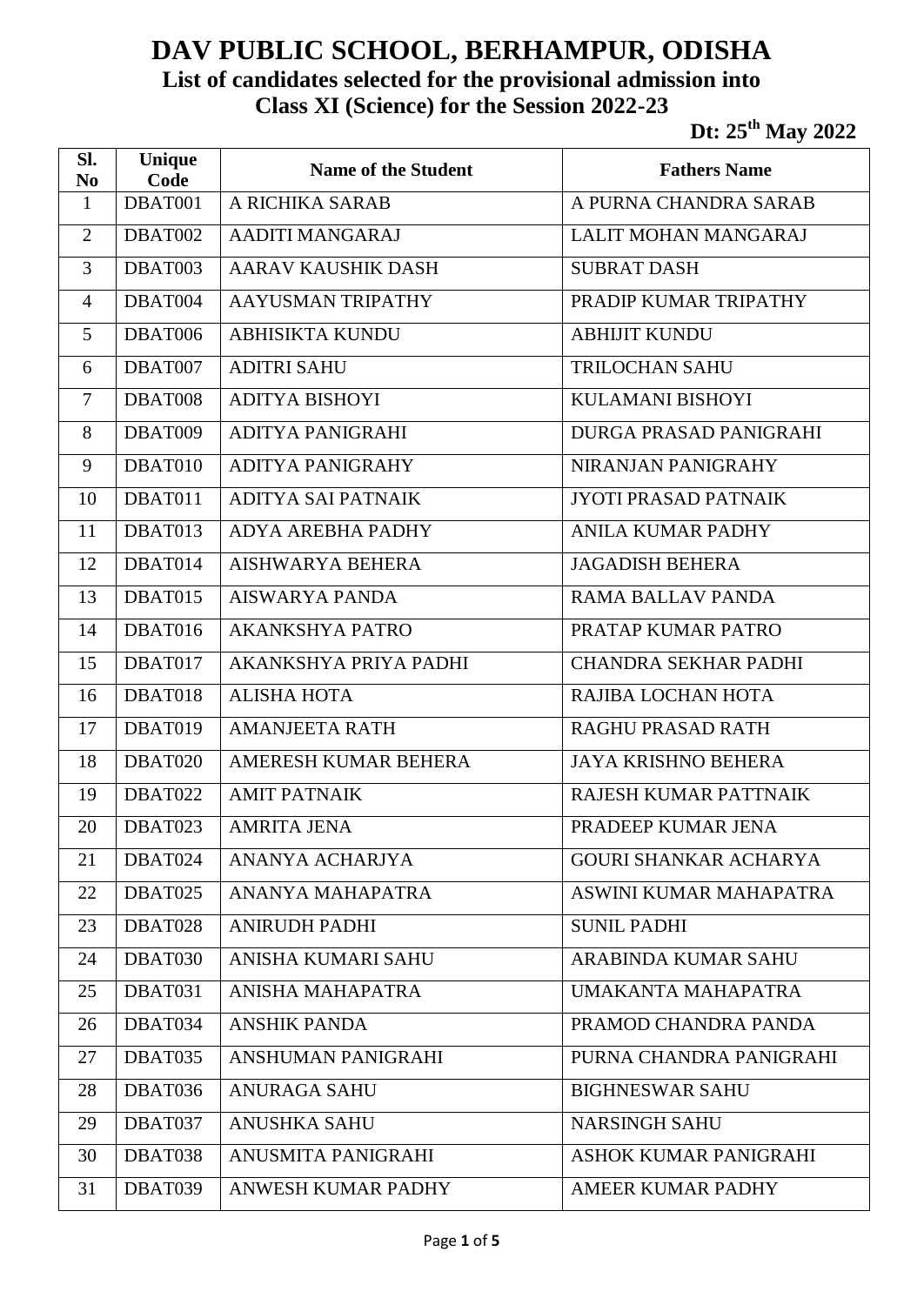| SI.<br>N <sub>0</sub> | Unique<br>Code | <b>Name of the Student</b>   | <b>Fathers Name</b>           |
|-----------------------|----------------|------------------------------|-------------------------------|
| 32                    | DBAT040        | <b>ANWESHA PANIGRAHI</b>     | <b>SURENDRA PANIGRAHI</b>     |
| 33                    | DBAT041        | ANWESHA RANI SAHU            | <b>DILIP KUMAR SAHU</b>       |
| 34                    | DBAT045        | <b>ASHUTOSH PANDA</b>        | <b>JAGANNATH PANDA</b>        |
| 35                    | DBAT046        | <b>ASHUTOSH PRADHAN</b>      | <b>JITENDRA PRADHAN</b>       |
| 36                    | DBAT047        | <b>ASMIT PAHAN</b>           | <b>ASHOK KUMAR PAHAN</b>      |
| 37                    | DBAT049        | <b>ASUTOSH BEHERA</b>        | <b>BIREN KUMAR BEHERA</b>     |
| 38                    | DBAT050        | <b>AUGUST KUMAR SASMAL</b>   | RAKESH KUMAR SASMAL           |
| 39                    | DBAT051        | <b>AVASH MOHAN BADATYA</b>   | SANJEEBA KUMAR BADATYA        |
| 40                    | DBAT052        | <b>AYOUS SAMAL</b>           | <b>ASISH SAMAL</b>            |
| 41                    | DBAT053        | <b>AYUSH KUMAR DASH</b>      | <b>TAPAN KUMAR DASH</b>       |
| 42                    | DBAT054        | <b>AYUSH KUMAR NAHAK</b>     | <b>BANGALI NAHAK</b>          |
| 43                    | DBAT056        | AYUSHI KUMARI SENAPATI       | UMESH CHANDRA SENAPATI        |
| 44                    | DBAT057        | <b>AYUSHMAN BEHERA</b>       | <b>CHANDRA SEKHAR BEHERA</b>  |
| 45                    | DBAT058        | <b>B ANSUMAN REDDY</b>       | <b>BADIA ANANDA RAO REDDY</b> |
| 46                    | DBAT061        | <b>BIBHASINDHU PRADHAN</b>   | RABINDRA NATH PRADHAN         |
| 47                    | DBAT062        | <b>BIKASH PATNAIK</b>        | NARESH KUMAR PATNAIK          |
| 48                    | DBAT063        | <b>BINAYA KUMAR PANDA</b>    | <b>GANESH PANDA</b>           |
| 49                    | DBAT064        | <b>BINEETA PRIYADARSHINI</b> | <b>NABIN KUMAR MAJHI</b>      |
| 50                    | DBAT065        | CHINAPANI PUNEET KUMAR REDDY | <b>CH LABA KUMAR REDDY</b>    |
| 51                    | DBAT066        | <b>D MOHINI ALWAR</b>        | <b>D GOURI PRASAD ALWAR</b>   |
| 52                    | DBAT067        | DEBASMITA GOUDA              | <b>SESADEVA GOUDA</b>         |
| 53                    | DBAT068        | DEBASRIYA PANIGRAHY          | <b>DEBASIS PANIGRAHY</b>      |
| 54                    | DBAT069        | DIVYANSHU DALAI              | HARIKRISHNA DALAI             |
| 55                    | DBAT070        | <b>DIVYESH SAHU</b>          | <b>SURJYA NARAYAN SAHU</b>    |
| 56                    | DBAT071        | <b>EKKANSH SAHU</b>          | <b>GANESH CHANDRA SAHU</b>    |
| 57                    | DBAT072        | <b>GANESH PRASAD PADHI</b>   | PRASANA KUMAR PADHI           |
| 58                    | DBAT073        | <b>HARSHIT PATNAIK</b>       | <b>SISIR KUMAR PATNAIK</b>    |
| 59                    | DBAT074        | HASHANASHERASTHA BEHERA      | <b>BISHNU PRASAD BEHERA</b>   |
| 60                    | DBAT075        | <b>IPSITA SAHU</b>           | SRIRAMA CHANDRA SAHU          |
| 61                    | DBAT076        | <b>JASMIN PANDA</b>          | RABINDRA KUMAR PANDA          |
| 62                    | DBAT077        | <b>JYOTIRADITYA PATRA</b>    | <b>SURESH CHANDRA PATRA</b>   |
| 63                    | DBAT079        | <b>K PRATHIKA</b>            | K VENKATA VISWANATH SUBUDHI   |
| 64                    | DBAT080        | K SATYANARAYANA              | K RAM KRISHNA                 |
| 65                    | DBAT082        | <b>KARTHIK DORA</b>          | A SATYANARAYAN                |
| 66                    | DBAT083        | KARUNAKAR SAHU               | LAKSHMAN KUMAR SAHU           |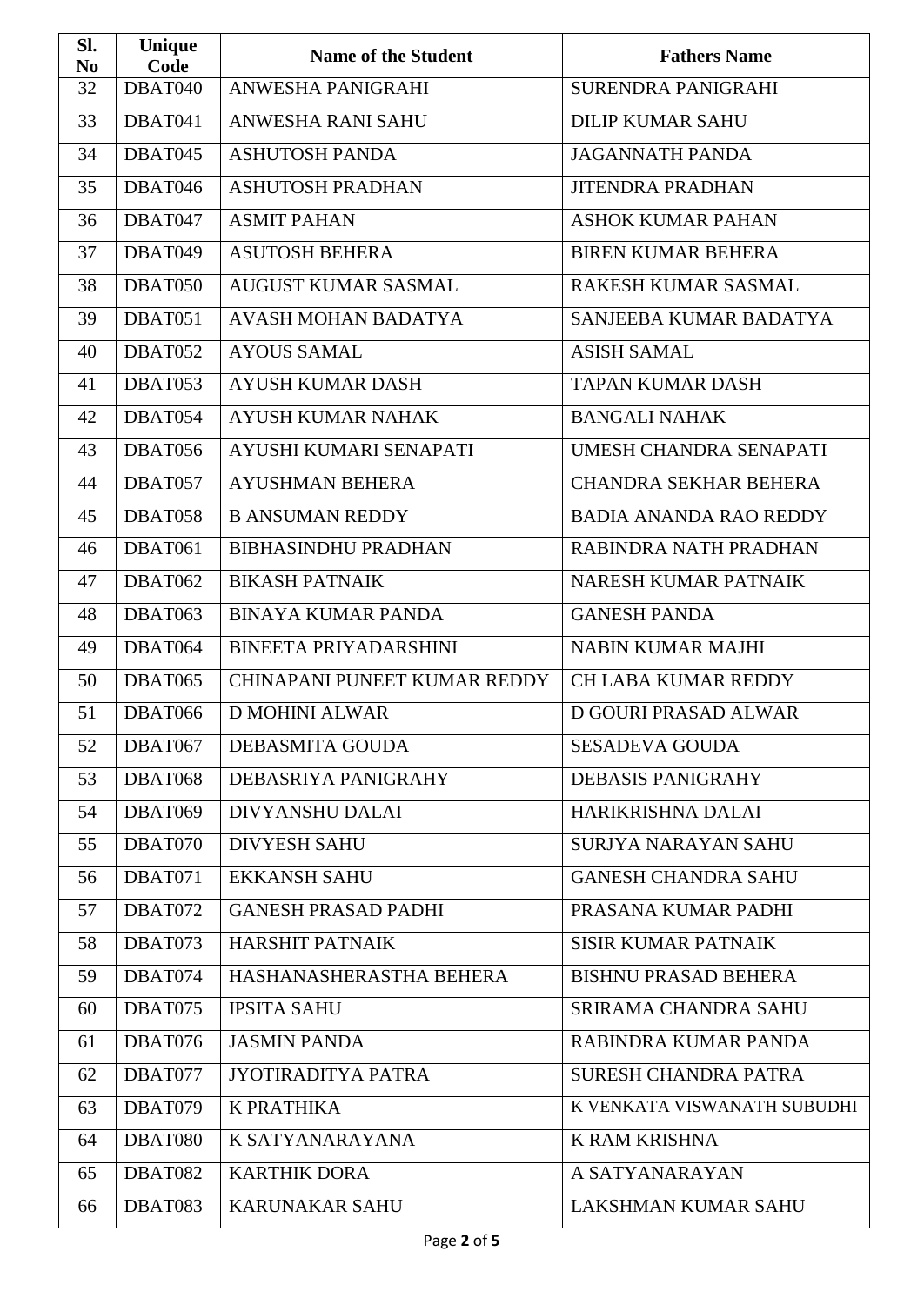| SI.<br>N <sub>0</sub> | Unique<br>Code | <b>Name of the Student</b>    | <b>Fathers Name</b>           |
|-----------------------|----------------|-------------------------------|-------------------------------|
| 67                    | DBAT087        | <b>M KAIVALYA</b>             | <b>M KISHORE KUMAR</b>        |
| 68                    | DBAT091        | <b>MONALISA PANDA</b>         | <b>BIRAJA PRASAD PANDA</b>    |
| 69                    | DBAT092        | <b>MONALISHA PANDA</b>        | <b>BINAYAK PANDA</b>          |
| 70                    | DBAT093        | <b>MONINGI NIDHI</b>          | MONINGI VENKATA RAMANA        |
| 71                    | DBAT095        | <b>NANDA KISHORE SAHU</b>     | <b>NARASINGHA SAHU</b>        |
| 72                    | DBAT096        | NARAYANA SABATA               | PRADEEP SABATA                |
| 73                    | DBAT097        | <b>NAUSHEEN AHMED</b>         | <b>MD AKHTAR</b>              |
| 74                    | DBAT099        | NIBEDITA MANDIA               | LINGARAJ MANDIA               |
| 75                    | DBAT100        | <b>NIRUPAMA SAHU</b>          | NILACHALA BIHARI SAHU         |
| 76                    | DBAT101        | OM PRAKASH GAUDA              | <b>JAYARAM GAUDA</b>          |
| 77                    | DBAT102        | ORRA AKANKSHYA MAHAPATRA      | <b>B M MAHAPATRA</b>          |
| 78                    | DBAT103        | P KIRAN KUMAR                 | P BAPUJI PATRA                |
| 79                    | DBAT104        | P NIRMALA DORA                | P LAKSHMI NARAYAN RAO         |
| 80                    | DBAT105        | P SUBHAM PATRO                | P SUBASH CHANDRA PATRO        |
| 81                    | DBAT106        | P UDAY KUMAR REDDY            | P NAGESWAR RAO                |
| 82                    | DBAT108        | PARESH KUMAR PANDA            | PRADEEP KUMAR PANDA           |
| 83                    | DBAT109        | PARTHI PRATEEM SATAPATHY      | PRADIPTA KUMAR SATAPATHY      |
| 84                    | DBAT110        | PRACHURJYA PADHI              | <b>SUSIL KUMAR PADHI</b>      |
| 85                    | DBAT111        | PRAGALBHA PADHY               | <b>RABI NARAYAN PADHY</b>     |
| 86                    | DBAT112        | PRAGNYA PRIYADARSHNI MAHALING | DR MUKESH MAHALING            |
| 87                    | DBAT115        | PRATIKHYA ACHARYYA            | ASHOK KUMAR ACHARYA           |
| 88                    | DBAT116        | PRATIKHYA MARTHA              | <b>SHYAM SUNDAR MARTHA</b>    |
| 89                    | DBAT118        | PRATIKSHYA MISHRA             | <b>BHABANI SHANKAR MISHRA</b> |
| 90                    | DBAT119        | PRATIKSHYA PADHY              | <b>ARUN KUMAR PADHY</b>       |
| 91                    | DBAT121        | PRAYAS PATNAIK                | DR PRADEEPTA KUMAR PATANAIK   |
| 92                    | DBAT122        | PREETI ARPANA                 | <b>MANAS RANJAN PRADHAN</b>   |
| 93                    | DBAT124        | PRIYANKA PATRO                | PRADEEP KUMAR PATRO           |
| 94                    | DBAT125        | PRIYANSHU MAHAPATRA           | MANOJA RANJAN MAHAPATRA       |
| 95                    | DBAT126        | PUSPANJALI PADHY              | <b>NILAMANI PADHY</b>         |
| 96                    | DBAT127        | PUSPANJALI PANIGRAHI          | SIBA SANKAR PANIGRAHI         |
| 97                    | DBAT128        | <b>RADHESH SUBUDHI</b>        | PRADEEP KUMAR SUBUDHI         |
| 98                    | DBAT129        | <b>RASHMI RANJAN SAHU</b>     | <b>SRIKANTA KUMAR SAHU</b>    |
| 99                    | DBAT131        | RISHIKANT PANIGRAHI           | RANJAN KIRAN PANIGRAHI        |
| 100                   | DBAT133        | RUDRA PRASAD MISHRA           | PRASANT KUMAR MISHRA          |
| 101                   | DBAT134        | RUDRAKSH RANJAN PANDA         | <b>SMRUTI RANJAN PANDA</b>    |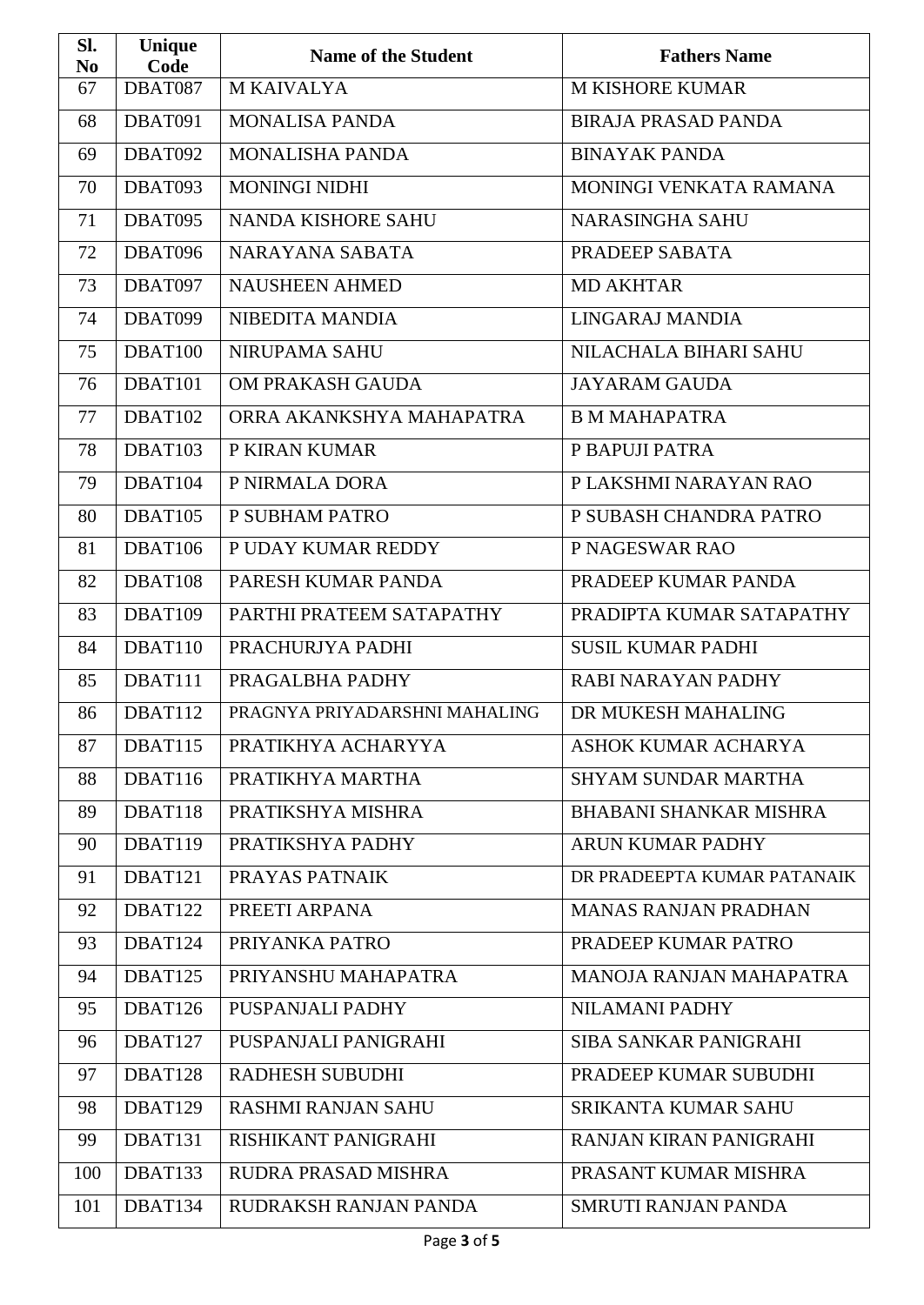| Sl.<br>N <sub>0</sub> | Unique<br>Code | <b>Name of the Student</b> | <b>Fathers Name</b>         |
|-----------------------|----------------|----------------------------|-----------------------------|
| 102                   | DBAT135        | RUPALI PANIGRAHY           | KAMAKSHI PRASAD PANIGRAHY   |
| 103                   | DBAT138        | <b>SAGAR KUMAR PADHY</b>   | <b>BANABASA PADHY</b>       |
| 104                   | DBAT139        | <b>SAHIL KUMAR GOUDA</b>   | <b>ASHOK KUMAR JADOVO</b>   |
| 105                   | DBAT140        | <b>SAHIL KUMAR SAHU</b>    | RABINDRA KUMAR SAHU         |
| 106                   | DBAT141        | <b>SAILAXMI</b>            | A SANATA KUMAR PATRO        |
| 107                   | DBAT142        | <b>SAINA PANIGRAHI</b>     | SRIKANT RANJAN PANIGRAHI    |
| 108                   | DBAT144        | SAMIKSHYA SAHOO            | <b>SURESH KUMAR SAHOO</b>   |
| 109                   | DBAT147        | <b>SANCHITA SAHU</b>       | <b>BHAGABAN SAHU</b>        |
| 110                   | DBAT148        | <b>SANIA DASH</b>          | <b>KALA CHAND DASH</b>      |
| 111                   | DBAT152        | <b>SASWATI RAY</b>         | <b>SANTOSH KUMAR RAY</b>    |
| 112                   | DBAT153        | <b>SATCHIT NAND SAHU</b>   | <b>LALITA MOHAN SAHU</b>    |
| 113                   | DBAT155        | SHIVANSI PANIGRAHI         | PRABHAT KUMAR PANIGRAHI     |
| 114                   | DBAT156        | <b>SHOBHAN MISHRA</b>      | <b>SANJEEB KUMAR MISHRA</b> |
| 115                   | DBAT157        | <b>SHOVIT SUMAN SAHOO</b>  | <b>SANTOSH KUMAR SAHOO</b>  |
| 116                   | DBAT158        | <b>SHRADHA PATRO</b>       | <b>AMARESH PATRO</b>        |
| 117                   | DBAT159        | <b>SHREYA BADATYA</b>      | RABINDRA KUMAR BADATYA      |
| 118                   | DBAT161        | SHRUTI SHREYA PATRA        | <b>SANATAN PATRA</b>        |
| 119                   | DBAT162        | <b>SHULIN PATRO</b>        | <b>CHITTARANJAN PATRO</b>   |
| 120                   | DBAT163        | <b>SIBA PRASAD GOUDA</b>   | <b>BHIKARI GOUDA</b>        |
| 121                   | DBAT164        | SIDDHARTH PANDA            | PRASANT KUMAR PANDA         |
| 122                   | DBAT165        | <b>SIMRAN PADHY</b>        | <b>SORAJ KUMAR PADHY</b>    |
| 123                   | DBAT166        | <b>SIMRAN PATRO</b>        | LAKSHMI NARAYAN PATRO       |
| 124                   | DBAT168        | <b>SMITIRON BEHERA</b>     | KANHU CHARAN BEHERA         |
| 125                   | DBAT169        | <b>SMRUTI SOBHA RAIKA</b>  | <b>KARUNAKAR RAIKA</b>      |
| 126                   | DBAT171        | SMRUTILEKHA GOUDA          | <b>KALIPRASAD GOUDA</b>     |
| 127                   | DBAT172        | <b>SNEHASIS RATH</b>       | <b>RAM MOHAN RATH</b>       |
| 128                   | DBAT173        | <b>SOHAN SANABADA</b>      | DIPAK KUMAR SANABADA        |
| 129                   | DBAT174        | SOUMYA SWARAJ SAHOO        | <b>CHITTARANJAN SAHOO</b>   |
| 130                   | DBAT175        | <b>SPANDAN PATNAIK</b>     | DR GITIMAYA PATNAIK         |
| 131                   | DBAT177        | <b>SRIDHAR SUBUDHI</b>     | PRADEEP KUMAR SUBUDHI       |
| 132                   | DBAT178        | <b>SRINIVAS SAHU</b>       | <b>KRUSHNA PRASAD SAHU</b>  |
| 133                   | DBAT179        | <b>SRIYA RANI PANDA</b>    | SATYA NARAYAN PANDA         |
| 134                   | DBAT182        | <b>SUBHA PRASAD PANDA</b>  | KRUSHNA CHANDRA PANDA       |
| 135                   | DBAT188        | <b>SUBHASRI SHUKLA</b>     | KANAN BIHARI SHUKAL         |
| 136                   | DBAT190        | SUBHRANSU KUMAR PANDA      | <b>SUDHIR KUMAR PANDA</b>   |